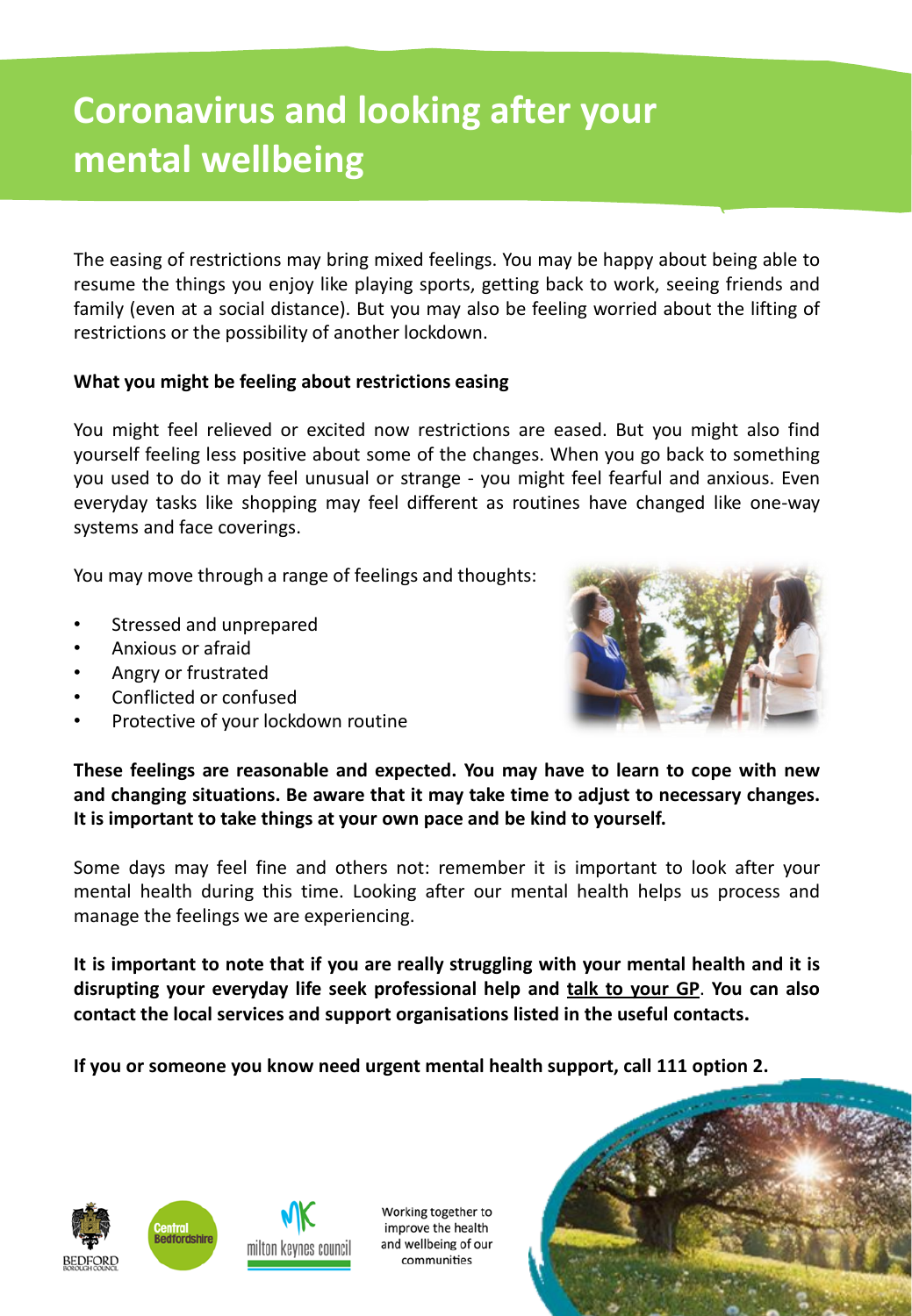## **Mental wellbeing – top tips**

- **1. Connect with others.** Maintaining healthy relationships with people we trust is important. Talking about how we are feeling can be really helpful. Stay connected via email, social media, video calling, telephone and social distanced walks. If you haven't got anyone to talk to or you are struggling, you can call [emotional support lines like the NHS](https://nhsvolunteerresponders.org.uk/services) volunteer service who provide a 'check in and chat' service call 0808 196 3646 or one of the helplines listed under useful contacts section.
- **2. Be active.** Our physical health affects how we feel. It is important to eat healthily, drink enough water and exercise regularly. If you can, try to build simple physical activity into your daily routine like a home work out, a run, gardening, dancing to music, or seated [exercise. Visit www.nhs.uk/live](http://www.nhs.uk/live-well/exercise)well/exercise for information and advice.
- **3. Take notice and focus on the present.** Engage with nature. Open the windows to get fresh air, watch the birds, tend to houseplants, listen to natural sounds apps. Notice the change in seasons. Find out more about being mindful [here](https://www.nhs.uk/conditions/stress-anxiety-depression/mindfulness/).
- **4. Stick to the facts and limit your news intake.** Do not stay glued to the news. A constant stream of news can cause anyone to feel anxious or distressed. You could set yourself a specific time to read updates or limit to checking a couple of times a day – use trustworthy sources such as GOV.UK or NHS



- **5. Have a routine**. Wake up and go to bed at healthy times, get enough sleep. Include time to relax. For tips on sleep visit the [Every Mind Matters Sleep page.](https://www.nhs.uk/oneyou/every-mind-matters/sleep/)
- **6. Do something you enjoy and keep your mind active.** Find something of value in your day and do something for yourself (watch a favourite programme, do crosswords, art and crafts, cooking, gardening, reading a book)
- **7. Work and finance**, You might be worried about money, have lost your job or are concerned you might become unemployed – these issues can have a big impact on your mental health and wellbeing. Visit [here](https://www.nhs.uk/oneyou/every-mind-matters/coping-money-worries-and-job-uncertainty-during-covid-19/) for tips and advice on coping with money worries and job uncertainty during COVID-19.
- **8. Looking after a child or young person.**  The past year has been hard on everyone, including our kids. But there are lots of things we can do to support them at this time. Be there to listen, stay involved in their life, support positive routines, encourage their interests, take what they say seriously. Find tips on supporting children or young people [here](https://www.nhs.uk/oneyou/every-mind-matters/childrens-mental-health/) .